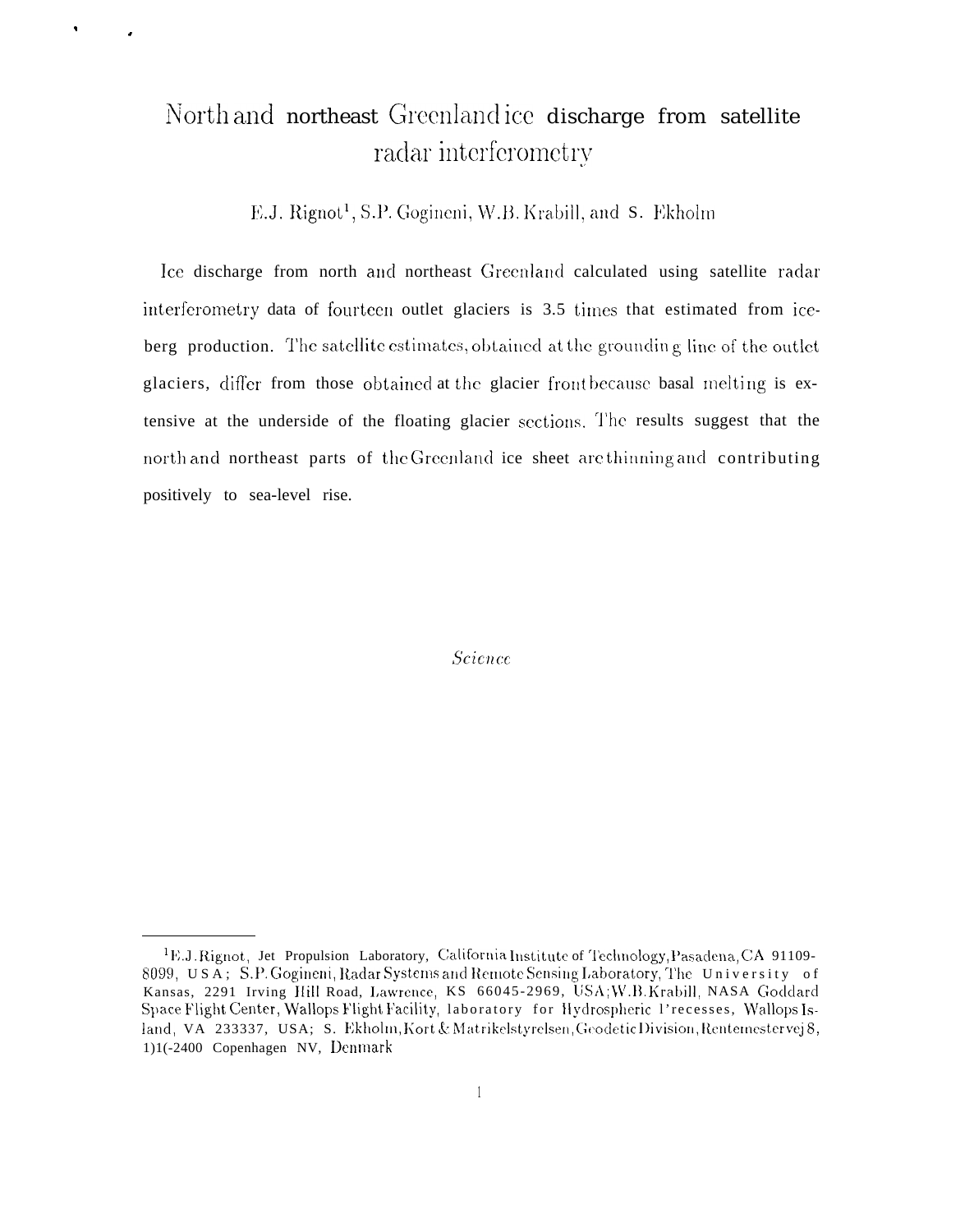The traditional view on the mass balance of the Greenland ice sheet is that accumulation of mass (mostly snow) in the interior regions is released to the ocean through surface ablation (or melting) and calving of icebergs  $(1)$ . Of all three components of the mass balance, snow accumulation is the best known from snow pits and ice cores measurements across the ice sheet  $(2)$ . Observations of surface meltrates are comparatively limited and restricted to the western marginal zone (3). Iceberg calving is the least-well known  $(\frac{1}{4})$ . Iceberg production has been estimated in the west (5), north and northeast (6) by means of repeated aerial photography. The velocity of the calving front is measured by tracking distinctive patterns of crevasses over time. Ice thickness is deduced from tile height of the calving front. Immediately inland of the calving front, ice thickness is not well known  $(7)$ , surface features are more subdued, and locating the grounding line, which is where a glacier detaches from its bed to become afloat in the ocean, is difficult  $(\delta)$ .

 $\gamma_{\rm eff}$ 

Satellite radar interferometry permits a systematic, detailed, and precise mapping of the grounding line of outlet glaciers  $(9, 10)$ . The grounding line is a natural boundary for calculating ice discharge because the entire ice volume that crosses it eventually melts into the ocean. Here, we mapped tile grounding line of north and northeast Greenland glaciers (11) (Fig. 1 and 2) using radar data from the Earth Remote Sensing Satellites (ERS-1 and 2), and estimated their ice discharge at the grounding line. This part of Greenland includes large sections of floating glacier ice, which are preserved because of the low glacier slopes, combined with the constraining effect of permanent sea-ice in the fjords  $(12)$ .

We used a high-quality digital elevation model(I)EM) of north Greenland (13) to estimate the thickness of the floating glacier sections in this region assuming that the glacier ice is in hydrostatic equilibrium  $(14)$ . To assess the accuracy of the method, we compared the elevation data to ice thick ness data obtained by an ice

 $\overline{2}$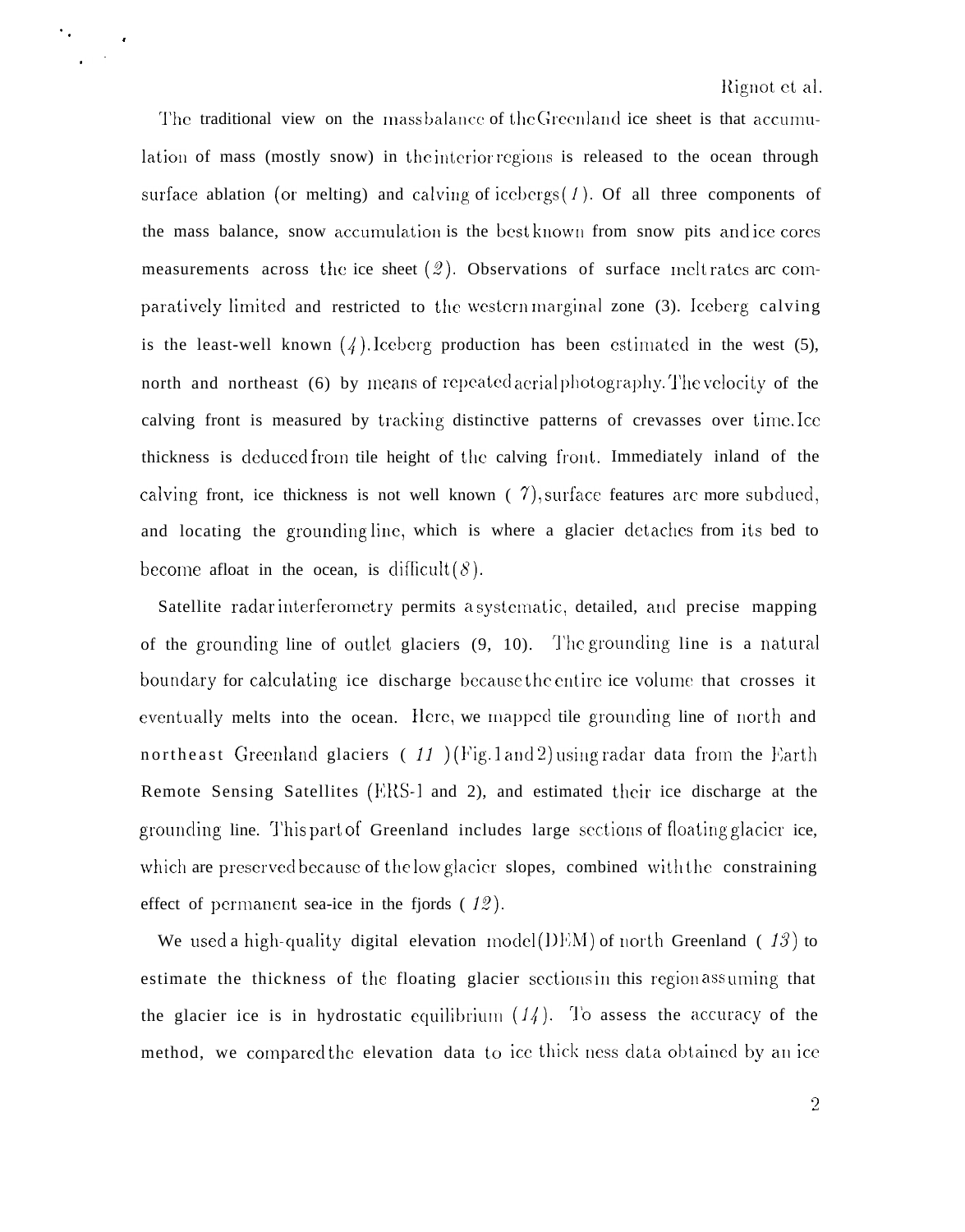sounding radar (ISR) (15), and laser altimetry data (AOL) (16) collected along single longitudinal profiles crossing the grounding line of the three largest glaciers (Fig. 2 ancl 3). The comparison shows that hydrostatic equilibrium is first reached about 1 to 2 km downstream from the interferometrically -derived grounding line or hinge line  $(11)$ . Near that location, the DEM-derived thickness is within 10% of the AOL-derived thickness and the ISR data.

. .

Ice discharge was calculated along profiles located 1 km clownstream from the hinge line and parallel to it as the integral of the product of the I)I~M-derived ice thickness with the velocity component perpendicular to the grounding line. Over the floating section of a glacier, the vertical gradient in velocity is negligible  $(17)$ , so the ERS-derived velocities represent vertically integrated velocities. The actual ice velocity vectors were obtained by combining the line of sight component of the velocity procured by radar interferometry with flow direction information provided by the prominent glacier flow lines in the radar amplitude images (Fig. 2). The precision of the measured perpendicular component of the ice velocity is  $4\%$  (18).

Combined together, the analysis implies that the 14 glaciers discharge 49.2 km<sup>3</sup>/yr of ice into the ocean (10% uncertainty) (l'able 1). '1'his ice volume is 3.5 times that discharged at the glacier front (6). The largest difference is recorded on Petermann Gletscher, where the grounding line flux is  $22$  times the glacier front flux.

If the floating glacier sections are in steady-state conditions, the ice flux decrease implies that they are melting (19). If they are not in steady-state, they should be thickening instead, because not enough ice passing the grounding line reaches the glacier front. AOI, data collected in 1995 and 1996011 Petermann Gletscher, however, indicate that the glacier tongue did not thicken at detectable levels  $(1 \text{ m})$  over 1 year. We therefore assume that the ice tongue is in steady-state and the ice flux decrease is due to melting. On Petermann Gletscher, the inferred steady-state melt rate is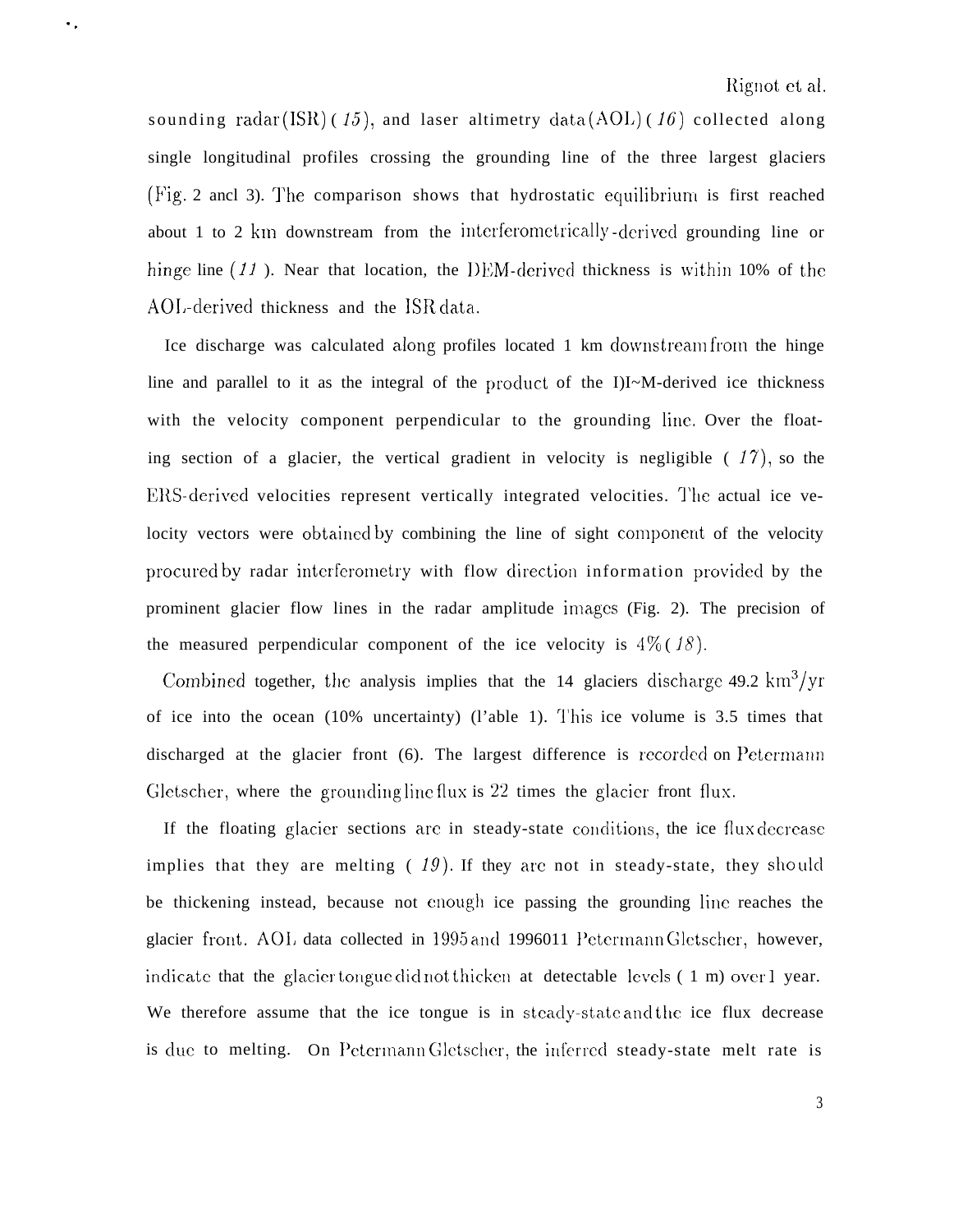$12 \,\mathrm{m}/\mathrm{yr}$ , and peak values exceed  $20 \,\mathrm{m}/\mathrm{yr}$  near the grounding line (10).

The few observations in north and northeast Greenland suggest that surface melt rates are less than 3 m/yr  $(20)$ . The only possible explanation for the ice flux decrease is then that the ice tongues loose mass through extensive melting at the base of the glaciers. If we assume a surface melt rate of  $2 \text{ m/yr}$  for the floating tongues (6), basal melting must average 10 m/yr on Petermann Gletscher, S m/yr on Nioghalvfjerdsbræ, and  $6 \text{ m/yr}$  on Zachariae Isstrøm to explain the results in Table 1. These values are high compared to the 1 to  $2m/yr$  average basal melt rate of Antarctic ice shelves (21), but comparable to the localised high basal melt rates (7 to 10 m/yr) measured on several Antarctic tidal outlet glaciers  $(22)$ .

'l'he outlet glaciers of north and northeast Greenland will maintain a state of balance if the mass discharged at the grounding' line is compensated by an equal amount of mass accumulating in the interior regions nourishing them with glacier ice. over our study area, the predicted balance grounding line discharge is 21 kin<sup>:(</sup>/yr (23), which is less than half the  $49 \text{-} km^3/\text{yr}$  discharge that we measured at the grounding line. If these estimates are correct, this means that north and northeast Greenland glaciers discharge an excess  $28 \text{ km}^3/\text{yr}$  glacier ice into the ocean, which is equivalent to a  $26-Gt/yr$  mass loss (with an ice density of 0.917) or a 0.07-mm sea-level rise. The northern sector of the Greenland Ice Sheet is therefore thinning and gives a positive contribution to sea-level rise.

Our results cannot be extrapolated easily to the entire ice sheet because small floating glacier sections exist elsewhere, for example along tile western coast  $(5, 12)$ . These floating sections may still generate large amounts of basal melt water because basal melting is often most pronounced near the grounding line, where tidal pumping is most efficient and where the glacier draft reaches the decpest waters  $(21 - 22)$ .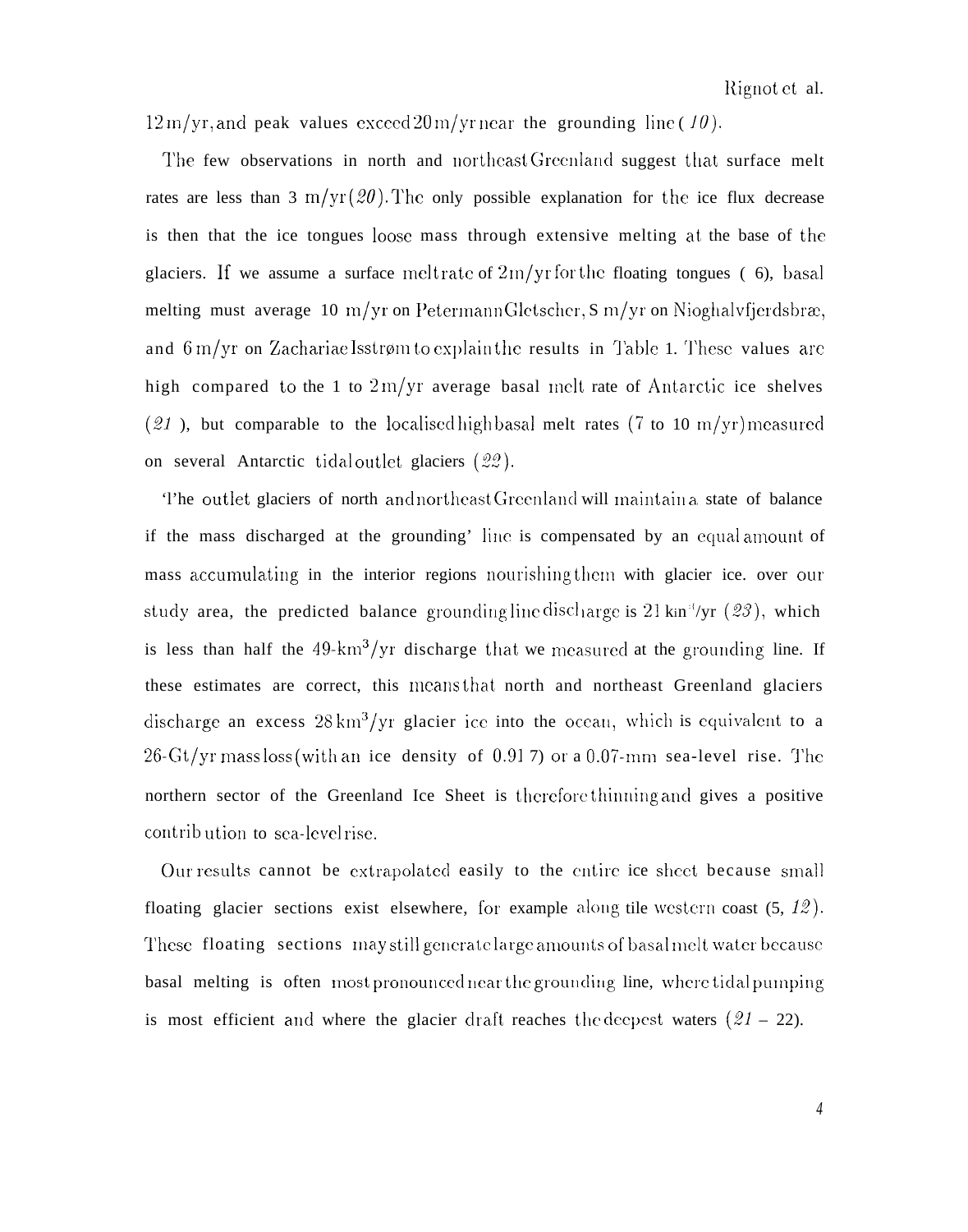Rignot et al.

#### REFERENCES AND NOTES

- 1 N. Reeh, in Quaternary geology of Canada and Greenland, R. J. Fulton, Ed. (Geological Survey of Canada, Geology of Canada, 1989) Chapt.14, pp. 793-822; C.S. Benson, U.S. Army Cold Reg. Res. Eng. Lab. Rep. ?' 0 (Hanover, NH) (1962); A. Weidick, Gletscher-hydrologiske Meddelelser 85, (1985); H. Bader, U.S. Army Cold Reg. Res. Eng. Lab. Rep. I-B2 (Hanover, NH) (1961); F. Loewe, Beiträge zur Geophysik 46, 317 (1936).
- 2 A. Ohmura ant] N. Reeh, *J. Glaciol. 37*, 140 (1991).
- 3 R. Braithwaite, Grønlands Geologiske Undersøgelse 98, (19S0).
- 4 N. Rech, Report of a Work-shop Held in Seattle, Washington, 13-15 Sept ember 1984, Washington D. C. (National Academy Press, 19S5), pp. 1,55-171.
- 5 M. Carbonnell and A. Bauer, Meddelelser om Grønland 173 (196 S); R. C. Kollmeyer, in World Glacier Inventory, Proceedings of a Workshop at Riederalp, Switzerland, 17-22 September 1978 (International Association of Hydrological Sciences) 126, pp. 57-65 (19S0).
- 6 A. Higgins, Grønlands Geologiske Undersøgelse 140 (1988); A. Higgins, Polar *Forschung* 60, 1 (1990).
- 7 P. Gudmandsen, in Remote Sensing of the terrestrial environment 28, R. F. Peel, L. F. Curtis, E. C. Barret, Eds. (Colston Papers, Bristol, 1977), pp.  $19s-211.$
- S 'l'he grounding line may be located from an examination of small fractures at the surface of a glacier caused by the tidal displacements [S. N. Stephenson, Ann. Glaciol. 5, 165 (19 S4)], or using a radio echo sounder [R. W. Jacobel,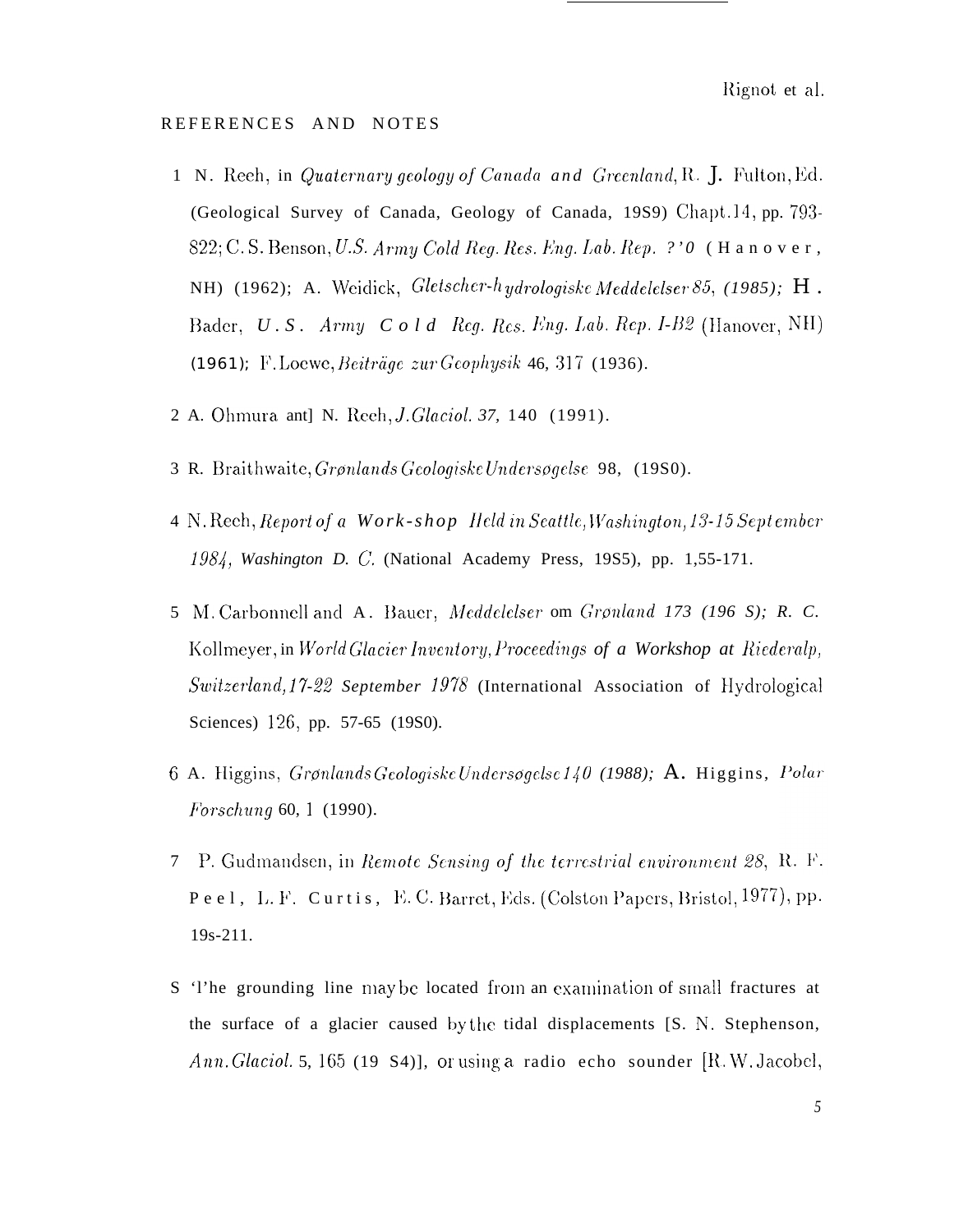A. E. Robinson, R. A. Bindschadler, ibid. 20, 39 (1991)]. The limit of tidal flexing is precisely fount{ using Globs] Positioning System (GPS) surveys and tiltmeters [1). G. Vaughan, ibid. 20, 372 (1994); A. M. Smith. J. Glaciol. 37, 51 (1991). The above techniques, 11 owever, are limited in spatial sampling. Visible imagery [C. Swithinbank, K. Brunk, J. Sievers, Ann. Glaciol. 11, 150  $(1988)$  and radar altimetry [R. 11. Thomas, '1'. V. Martin, H. J. Zwally, ibid. 4, 2S3, (1983) provide a large scale, uniform sampling view of the grounding zone, but their precision is much less than that of GPS techniques.

- 9 R. M. Goldstein, H. Engelhardt, B. Kamb, R. M. Frolich, Science 262, 1525  $(1993).$
- 10 E. Rignot, *J. Glaciol.* 42, 476 (1996).
- 11 To locate the grounding line with ERS radar interferometry, we used two interferograms formed by combining ERS image data acquired 1 day apart. A DEM was registered to each interferogram from a knowledge of the radar imaging geometry and the satellite precision orbits. The phase variations associated with surface topography and the interferometric baseline were then automatically removed from the interferograms, leaving only phase variations caused by the glacier deformation over 1 day. This deformation is the combination of a long-term motion under the driving stress procured by gravity, and a short-term vertical motion induced by tidal forcing from the ocean. If the glacier velocity (or gravity term) is contiguous and steady throughout the period of observation, the differencing of two such interferograms produces a third interferogram which only contains the tidal signal. It is then possible to locate the limit of tidal flexing, or glacier hinge line, within less than 100 m, across the entire glacier width  $(10)$ .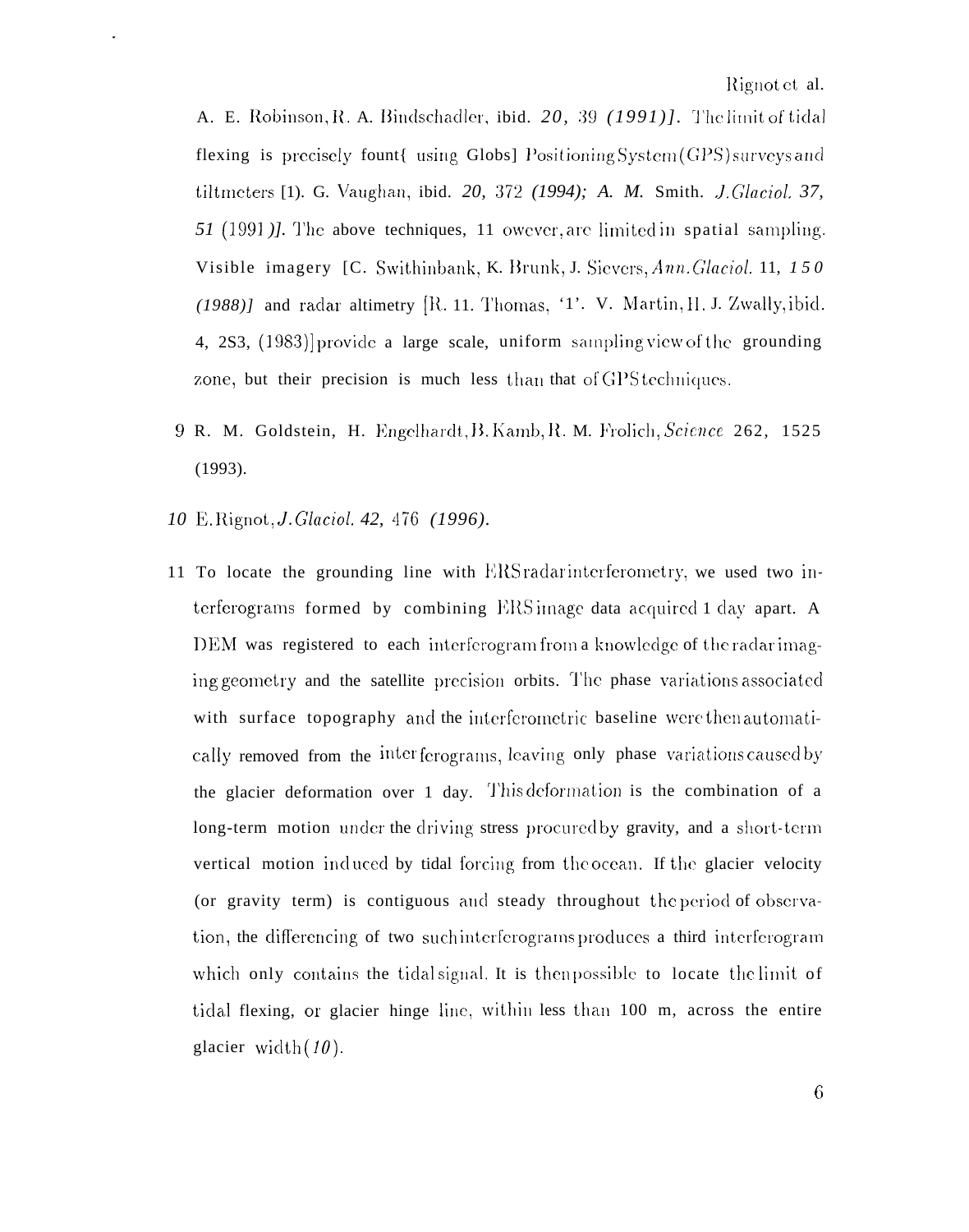12 1, Koch, Meddelelser om Grønland 65 (1928).

 $\blacksquare$ 

13 S. Ekholm, J. Geophys. Res. 101, 21,961 (1996).

- 14 An accurate measurement of the ice thickness from the glacier surface elevation requires a knowledge of the density profile with depth. We assumed that the mean glacier ice density,  $\rho_i$ , is 917 kg/m<sup>3</sup> for the relatively warm ice of the coastal regions [P. V. Hobbs, Ice Ph ysics (Oxford Univ. Press, London, 1974)], and the sea water density,  $\rho_w$ , fs 1030 kg/m<sup>3</sup>[A. Foldvik, T. Gammelsrød, 1'. Tørresen, Polar Res. 3, 209 (19 S5)]. Ice thickness is obtained by multiplying the surface elevation by  $\rho_w/(\rho_w \cdot \rho_i)$  or 9.115.
- 15 '1'. S. Chuah, S. P. Gogineni, C. Allen, B. Wohletz, Radar Systems and Remote Sensing Laboratory Tech. Rep. 10470, (University of Kansas, Lawrence, Kansas, 1996).
- 16 W. B. Krabill, R. H. Thomas, C.F. Martin, R.N. Swift, E. B. Frederick, Int. J. Rem. Sens. 16, 1211 (1995).
- 17 '1'. J. O. Sanderson and C. S. M. Doake, J. Glaciol. 22, 2S5 (1979).
- 18 Ice flow direction is known within 5 degrees. The line of sight interferometric velocity is known within  $2 \text{mm/d}$  or 1 in/yr. The ERS data had a line of sight vector within 30 degrees of the main flow direction.
- 19W. S.B. Paterson, The physics of glaciers (Flsevier Science, Tarrytown, NY, 1994).
- 20 C.E. Bøggild, N. Rech, H. Oerter, Global and Planetary Change 9, 79 (1994); T. Konzelmann and R. Braithwaite, J. Glaciol. 41, 174 (1995); T. Høy, Meddelelser om Grønland  $182$  (1970).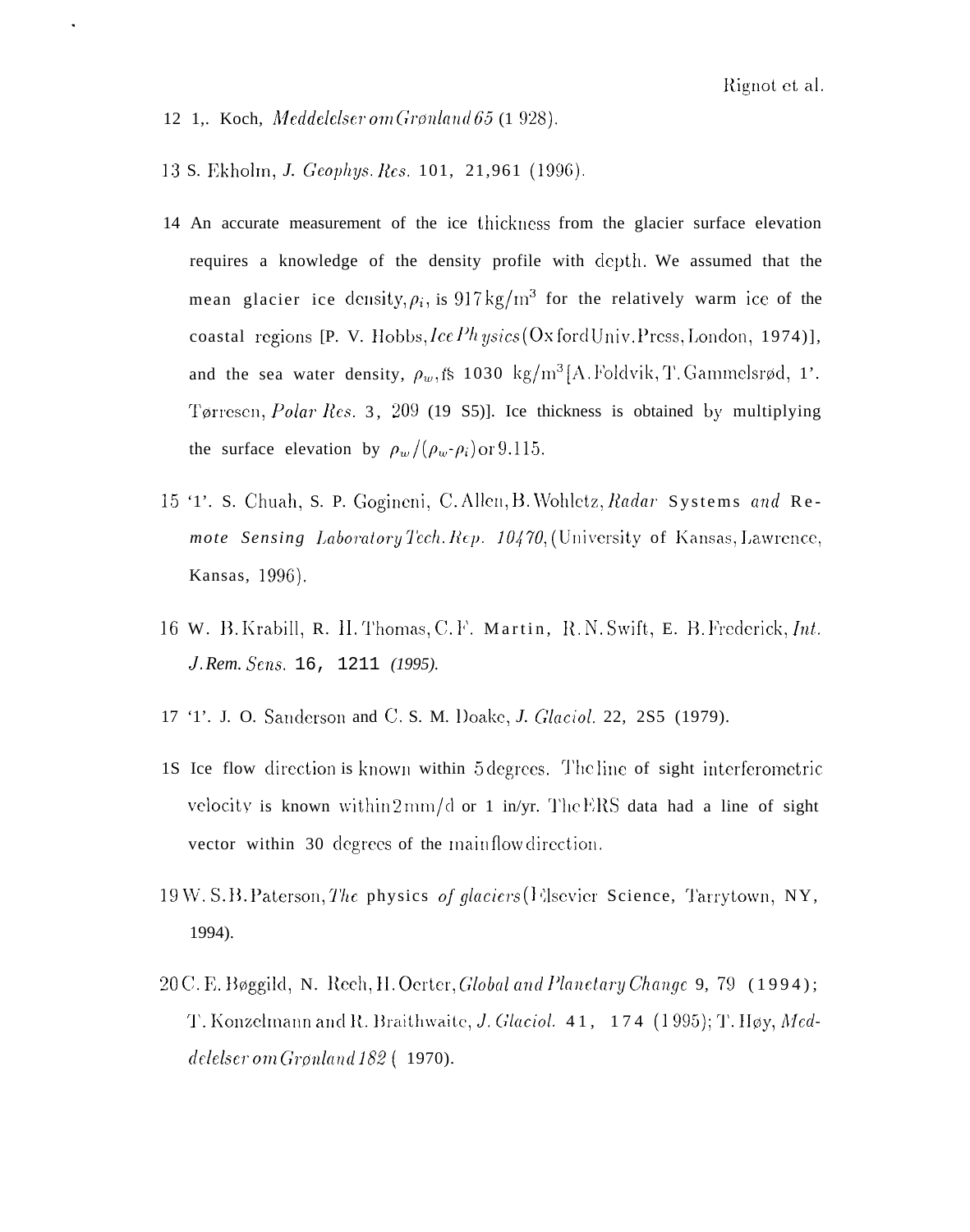21 S. S. Jacobs, H. H. Helmer, C. S. M. Doake, A. Jenkins, R. M. Frolich, J. Glaciol. 38, 375 (1992); A. Jenkins and C. S. M. Doake, J. Geophys. Res. 96, 791 (1991); D. R.McAyeal, J. Geophys. Res. 89, 597 (1984).

 $\bullet$ 

- 22 S. S. Jacobs, 11.11. Helmer, A. Jenkins, Geophys. Res. Lett. 23, 957 (1996); A. M. Smith, J. Geophys. Res. 101, 22,749 (1996).
- 23 'l'he iceberg discharge for anice sheet in a state of balance was calculated in  $(4)$ . Over our study area, the total is 14 km<sup>3</sup>/yr. To translate that number into a balance ice discharge at the grounding line, we need to add to this total the ice volume lost by surface ablation from the floating ice tongues, which we estimated using the ablation rates in (3), the ERS images, and the DEM to be  $7 \text{ km}^3/\text{yr}$ .
- 24 G. Holdsworth, J. Glaciol. 8, 3S5 (1969); G. Holdsworth, Ann. Geophys. 33, 133 (1977).
- 25 A. Weidick, U.S. Geol. Surv. Prof. Pap. 1386, (Denver, CO, 1995).
- 26 We thank G. Duchossois, G. Kohlhammer, and the European Space Agency for providing radar data, R.H. Thomas for useful discussions, and C. Werner for providing a synthetic-aperture radar processor. This work was carried out at the Jet Propulsion laboratory, California Institute of Technology, under a contract with the National Aeronautics and Space Administration.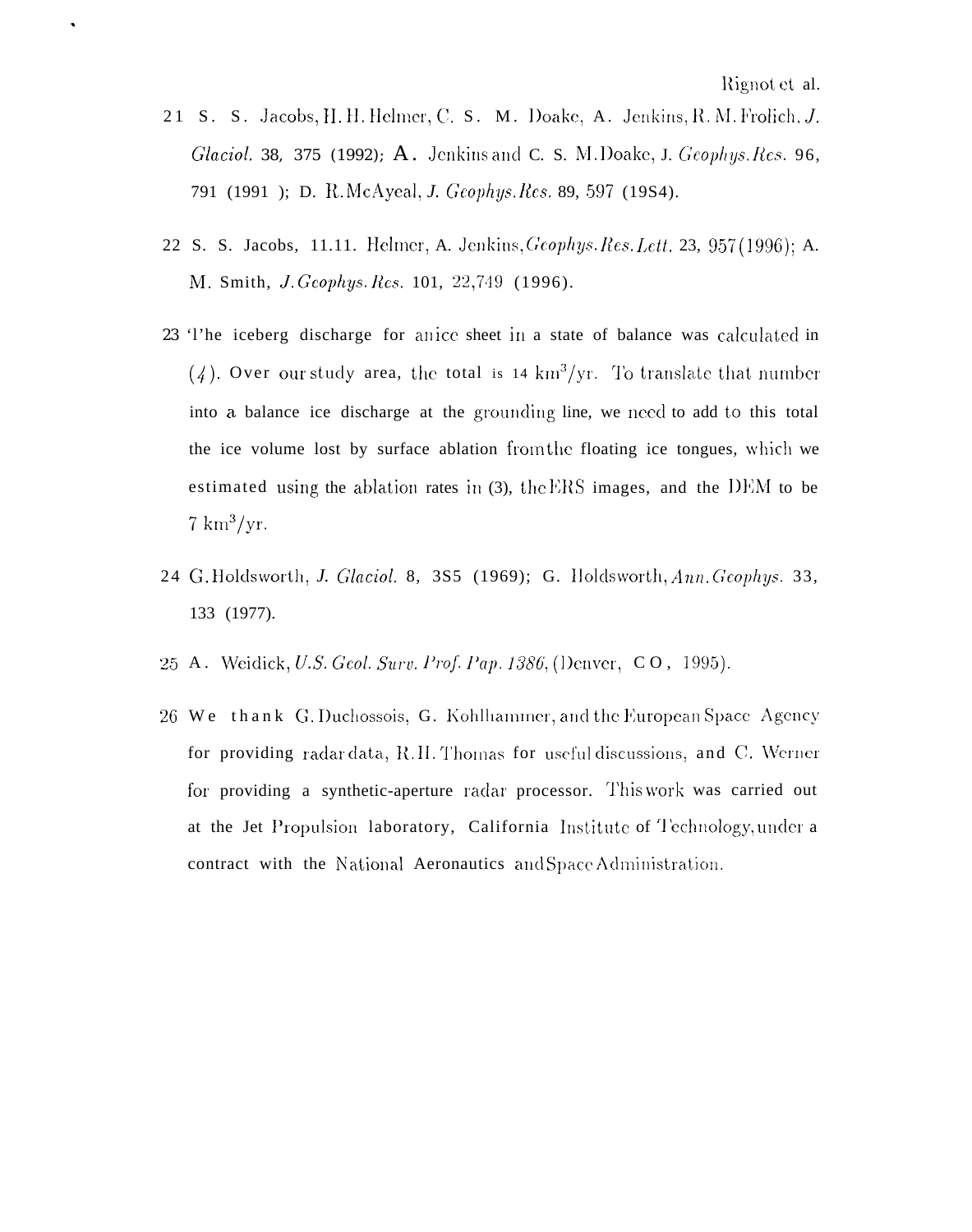#### FIGURE CAPTIONS

Fig. 1. Location of the 14 outlet glaciers of north and northeast Greenland antl the ERS frames used in this study. Each ERS scene is 100-km<sup>2</sup>.

Fig. 2. Tidal displacements of the floating section of (A) Petermann Gletscher,  $(B)$ Nioghalvfjerdsbræ, and (C) Zachariae Isstrøm obtained from quadruple-difference ERS radar interferometry. Each fringe, or  $360^{\circ}$  variation in phase, represents a 28 mm displacement of the glacier tongue toward the radar line of sight  $(23^{\circ}$  away from vertical) due to forcing by the ocean tide. The phase image is modulated by the radar brightness of the scene. The hinge line, or limit of tidal flexing, is shown in The amplitude of the tidal displacements raises quickly from the hinge line clots. (high fringe rate) and subsequently decreases slowly toward the glacier front. This deformation pattern agrees with model predictions from an elastic beam clamped at one end on bedrock (hinge line) and freely floating on the ocean  $(24)$ . The location of the ISR and AOL profiles for each glacier is shown in clashes. North (N) is indicated by an arrow. Solid arrows indicate flow direction parallel to flow lines conspicuous in the radar amplitude images. Residual fringes on rock are caused by imperfections in the DEM in areas of high topographic relief.

Fig. 3. Ice thickness derived from laser altimetry (AOL), ice sounding radar (1 SR), and surface elevation  $(KMS)$  neat the grounding line  $(GL)$ , indicated by an arrow) of (A) Petermann Gletscher; (B) Nioghalvfjerdsbræ; and (C) Zachariae Isstrøm, as a function of the distance along the profile. North (N) is indicated by an arrow. The precision of the KMS elevation, AOL elevation, and ISR thickness is, respectively, 10 to 20 m (13), 10 cm (16), and 10 m(15). Georeferencing of the ERS data is accurate to within SO m. The AOL/ISR profile for Nioghalvfjerdsbrae is not optimal because too close to the ice margin and almost parallel to the grounding line (Fig. 2). The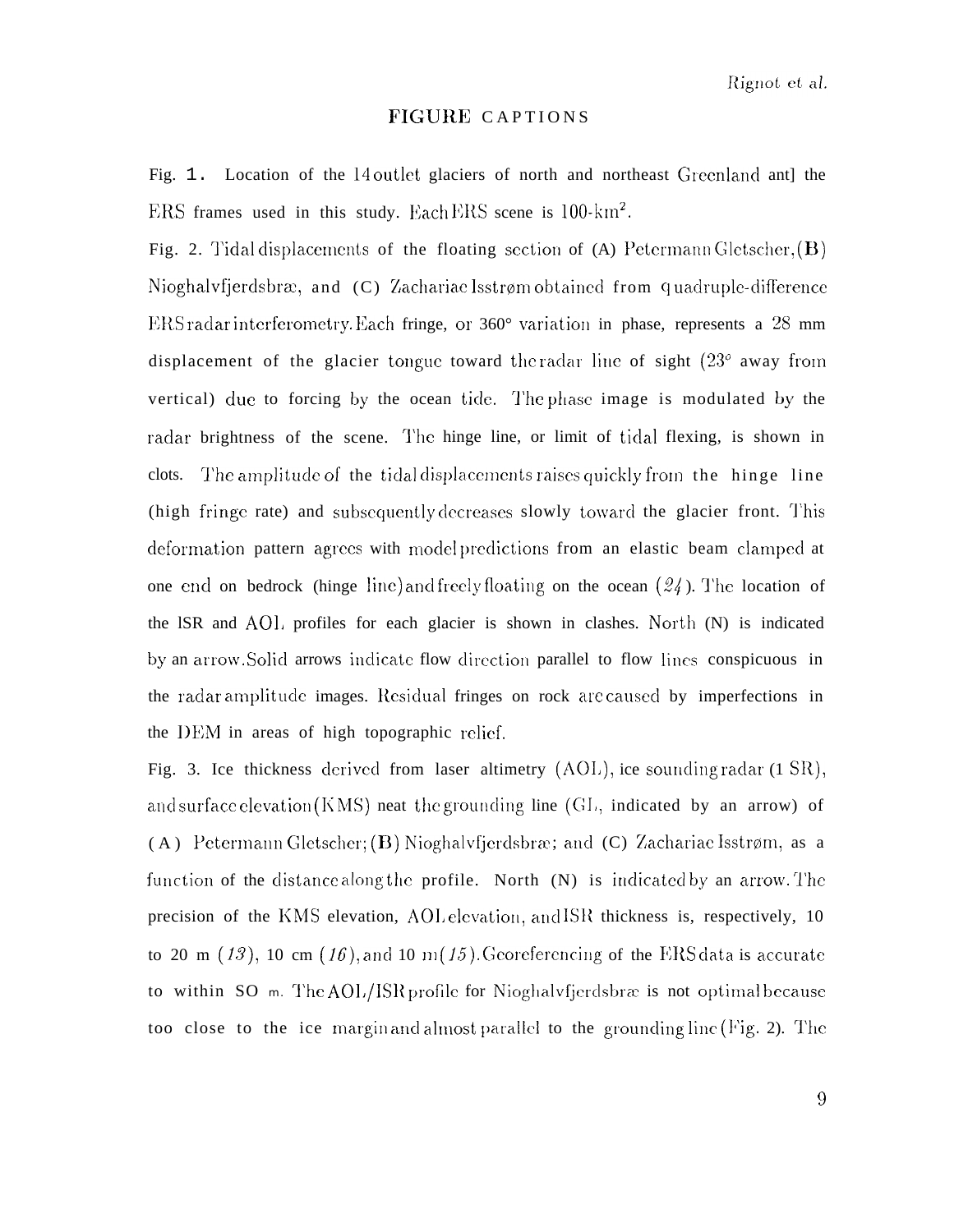AOL- and KMS-derived thicknesses calculated upstream (south) of the grounding line are in error because the glacier ice is not in hydrostatic equilibrium.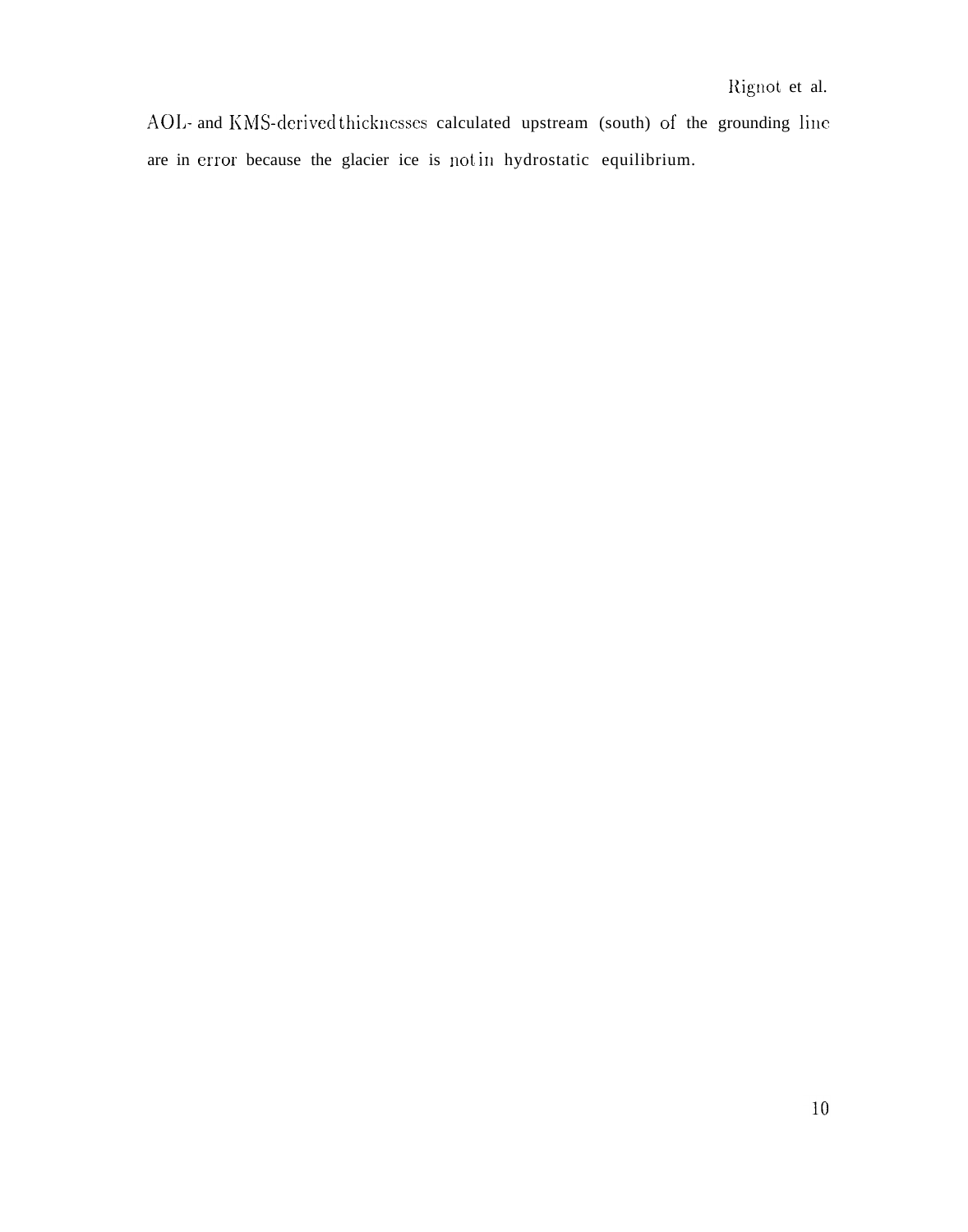Table 1. Glacier width (W), average velocity (V), average<br>thickness (T), grounding line ice flux(GF), and calving flux<br>(CF) from (6) and (CF\*) from (25) for the outlet glaciers in<br>Fig. 1. W, V and T for Ostenfeld and Brik indicates total ice discharge.

| Glacier                                                                                                                 | W<br>km                                             | m/yr                                           | Т<br>111                                                    | GF<br>$km^3/yr$                                               | CF<br>$km^3/yr$                                                     |
|-------------------------------------------------------------------------------------------------------------------------|-----------------------------------------------------|------------------------------------------------|-------------------------------------------------------------|---------------------------------------------------------------|---------------------------------------------------------------------|
| Petermann Gl.<br>Steensby Gl.<br>Ryder Gl.<br>Ostenfeld Gl.<br>Harder Gl.<br>Brikkerne Gl.<br>Jungersen G1.             | 20.5<br>3.4<br>7.9<br>7.6<br>4.5<br>3.8<br>1.5      | 1139<br>329<br>506<br>667<br>187<br>364<br>395 | 614<br>547<br>59s<br>54'1<br>340<br>160<br>340 <sub>1</sub> | 13.20<br>0.63<br>2.55<br>2.71<br>0.34<br>0.44<br>0.20<br>0.02 | 0.59<br>0.32<br>0.70<br>0.54<br>0.03<br>0.37<br>0.10                |
| Naravana Fj. G1.<br>Henson Gl.<br>Marie Sophie Gl.<br>Academy Gl.<br>Hagen Brae Gl.<br>Nioghalvfj. Gl.<br>Zachariae Is. | 1.8<br>$2.2\,$<br>3.3<br>7.4<br>7.9<br>21.5<br>19.8 | 59<br>286<br>40<br>290<br>111<br>1022<br>855   | 200 <sub>1</sub><br>123i<br>136<br>120<br>731<br>771<br>647 | 0.0s<br>0.02<br>0.26<br>0.64<br>15.74<br>12.40<br>49.2        | 0.01<br>0.04<br>0.13<br>0.14<br>0.36<br>$2.80*$<br>$7.40^*$<br>13.5 |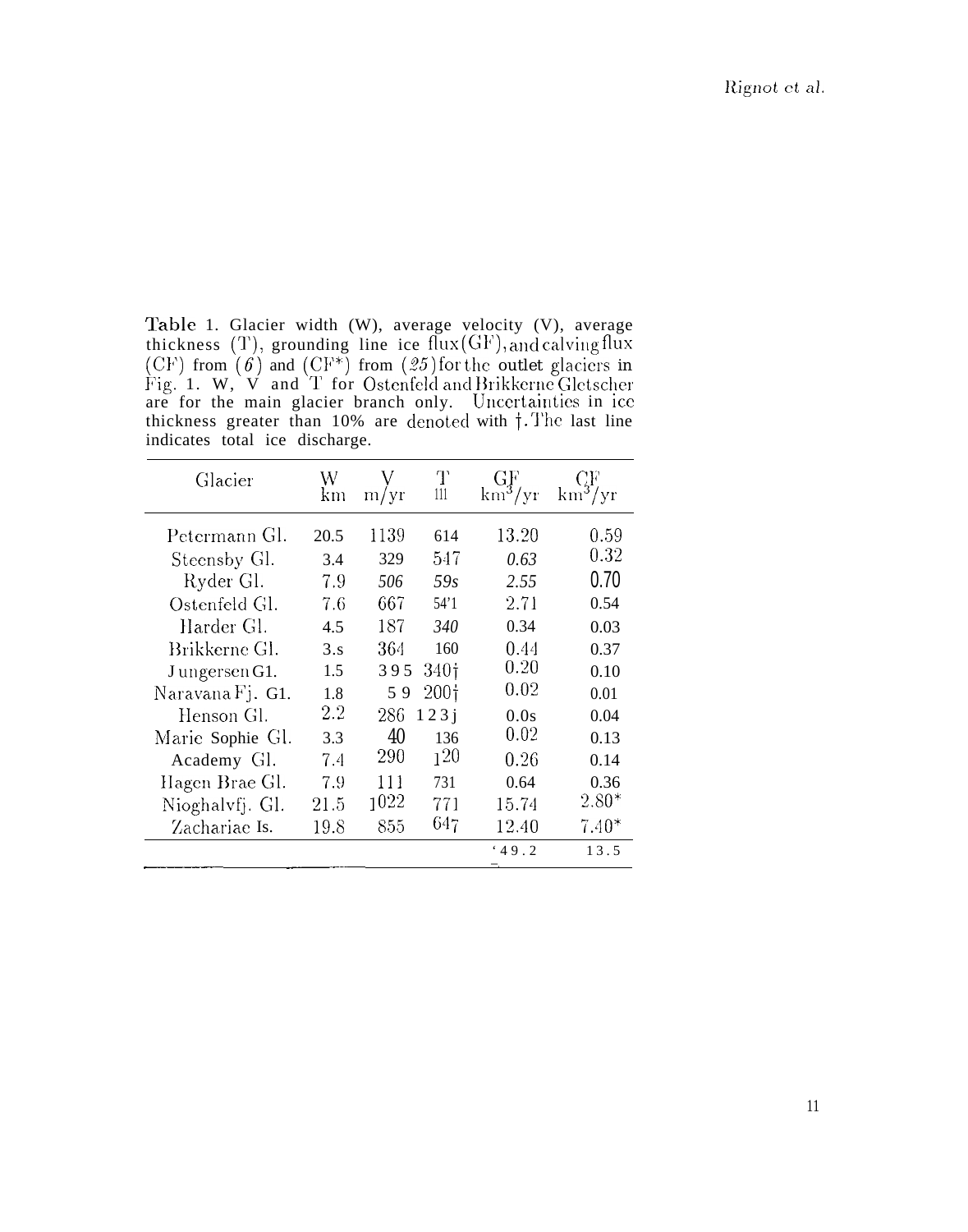

Figure 1, Rignot et al. 970255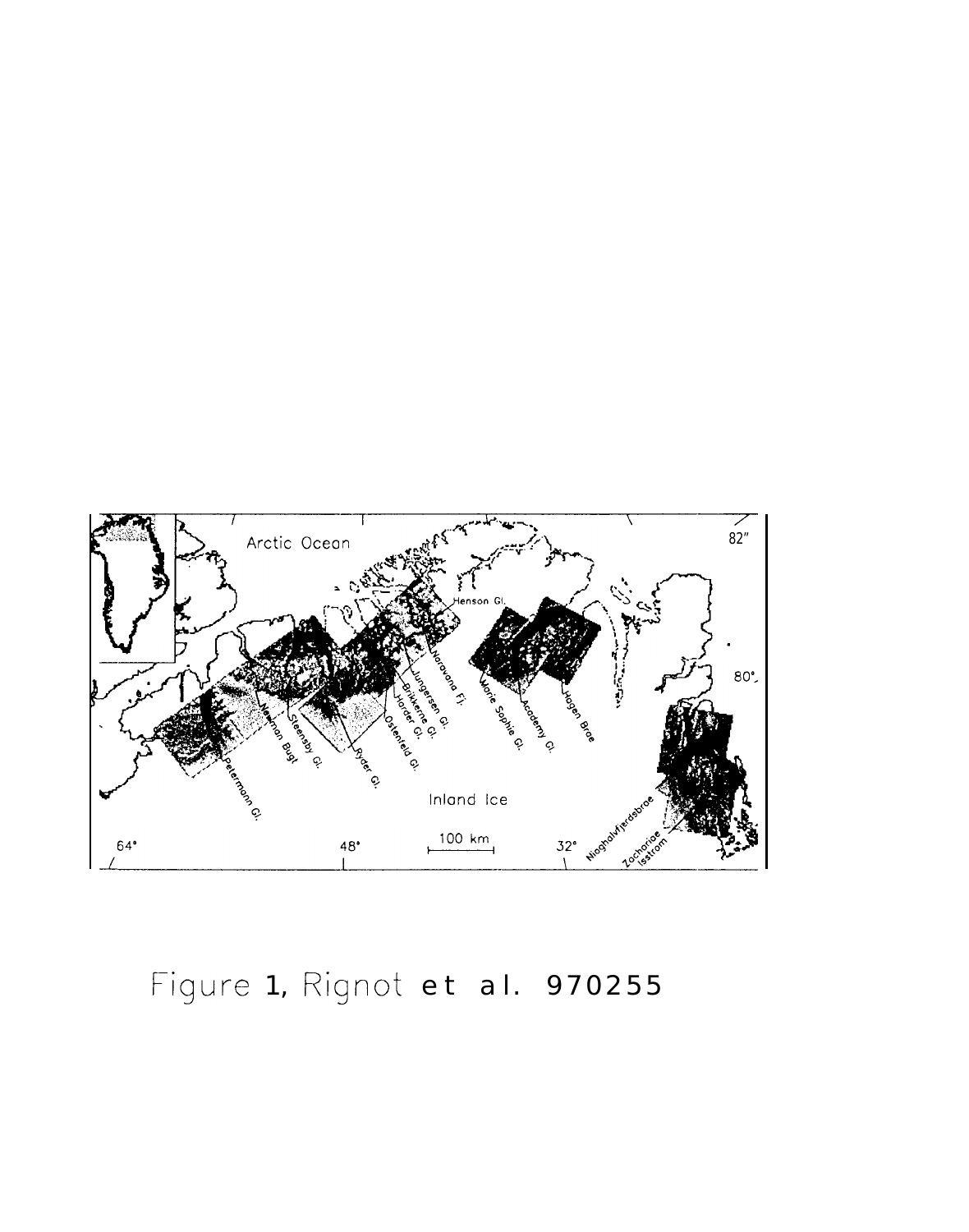

# Figure 2, Rignot et al. 9' / 0255